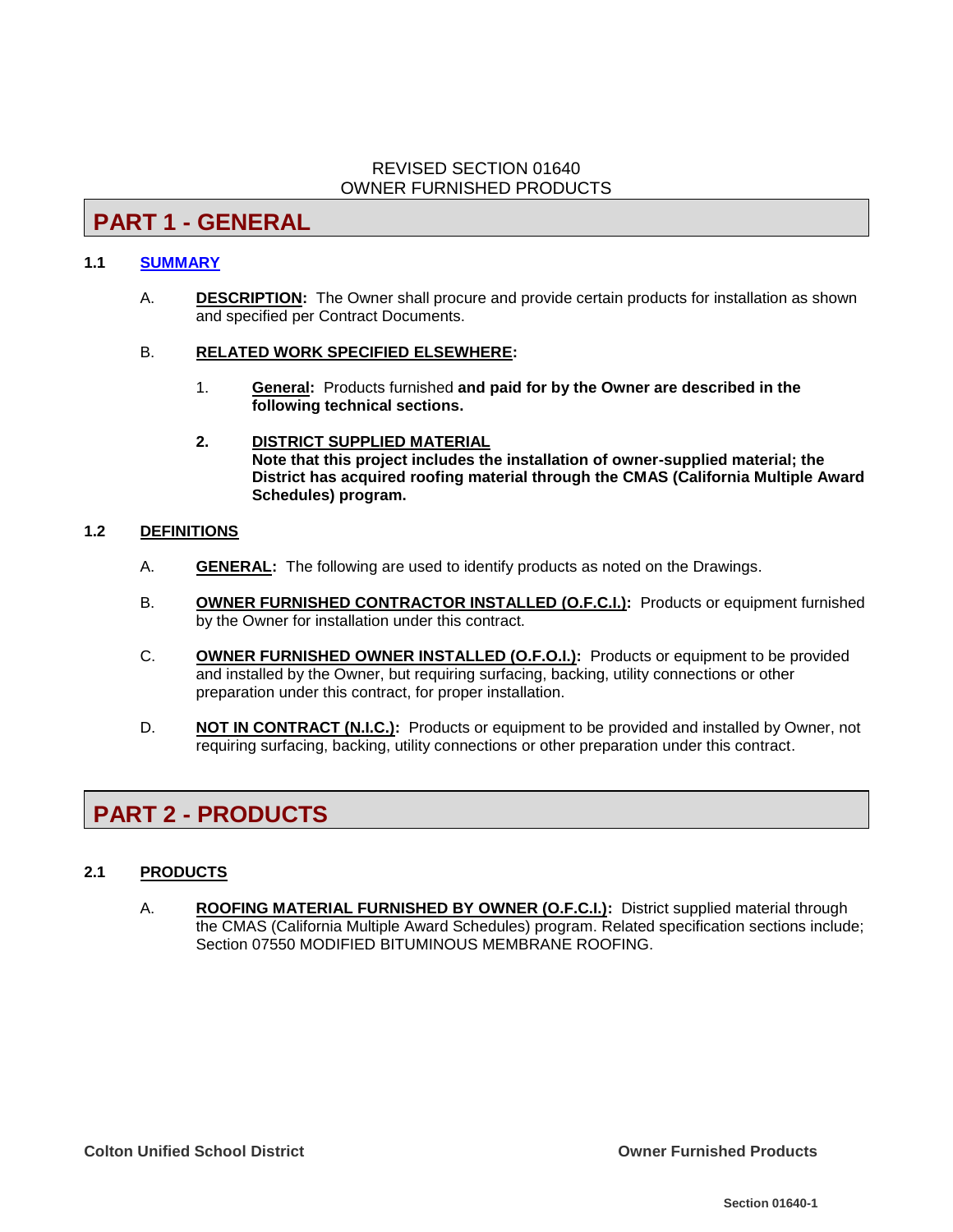#### **B. MATERIAL LIST**

Listed in a Table below is a list of District provided material. *Any material or accessories required for the installation of the roof system in excess of the District provided material must be supplied by the Contractor*. It is up to the Contractor to determine the precise amount of material required for the completion of this project; and to provide excess material, as required.

#### **TABLE OF ROOFING MATERIAL OWNER FURNISHED CONTRACTOR INSTALLED (O.F.C.I)**

# **Colton Unified School District**

| <b>Material</b>           | <b>Product Name</b>   | <b>Product</b><br>Code | <b>Quantity Supplied by</b><br><b>District</b> | <b>Unit Size</b> |
|---------------------------|-----------------------|------------------------|------------------------------------------------|------------------|
|                           | <b>Stressply Plus</b> |                        |                                                | .75 Square       |
| Cap Sheet                 | <b>FR Mineral</b>     | 4377                   | 422                                            | Roll             |
| <b>Base Sheet</b>         | Stressbase            |                        |                                                |                  |
|                           | 120                   | 4411-120               | 316                                            | 1 Square         |
| <b>Reflective Coating</b> | Pyramic               | 7475-55                | 17                                             | <b>55 Gal</b>    |

# **Terrace View Elementary:**

# **Terrace Hills Middle School (D Wing):**

| <b>Material</b>           | <b>Product Name</b>   | <b>Product</b><br>Code | <b>Quantity Supplied by</b><br><b>District</b> | <b>Unit Size</b> |
|---------------------------|-----------------------|------------------------|------------------------------------------------|------------------|
|                           | <b>Stressply Plus</b> |                        |                                                | .75 Square       |
| Cap Sheet                 | <b>FR Mineral</b>     | 4377                   | 85                                             | Roll             |
| <b>Base Sheet</b>         | Stressbase            |                        |                                                |                  |
|                           | 120                   | 4411-120               | 63                                             | 1 Square         |
| <b>Reflective Coating</b> | Pyramic               | 7475-55                | 3                                              | <b>55 Gal</b>    |

# **Colton Middle School (Library):**

| <b>Material</b>           | <b>Product Name</b>   | <b>Product</b><br>Code | <b>Quantity Supplied by</b><br><b>District</b> | <b>Unit Size</b> |
|---------------------------|-----------------------|------------------------|------------------------------------------------|------------------|
|                           | <b>Stressply Plus</b> |                        |                                                | .75 Square       |
| Cap Sheet                 | <b>FR Mineral</b>     | 4377                   | 60                                             | Roll             |
| <b>Base Sheet</b>         | Stressbase            |                        |                                                |                  |
|                           | 120                   | 4411-120               | 45                                             | 1 Square         |
| <b>Reflective Coating</b> | Pyramic               | 7475-5                 |                                                | <b>55 Gal</b>    |

## **M&O Building:**

| <b>Material</b>           | <b>Product Name</b>   | <b>Product</b><br>Code | <b>Quantity Supplied by</b><br><b>District</b> | <b>Unit Size</b> |
|---------------------------|-----------------------|------------------------|------------------------------------------------|------------------|
|                           | <b>Stressply Plus</b> |                        |                                                | .75 Square       |
| Cap Sheet                 | <b>FR Mineral</b>     | 4377                   | 145                                            | Roll             |
| <b>Base Sheet</b>         | Stressbase            |                        |                                                |                  |
|                           | 120                   | 4411-120               | 112                                            | 1 Square         |
| <b>Reflective Coating</b> | Pyramic               | 7475-5                 | 6                                              | <b>55 Gal</b>    |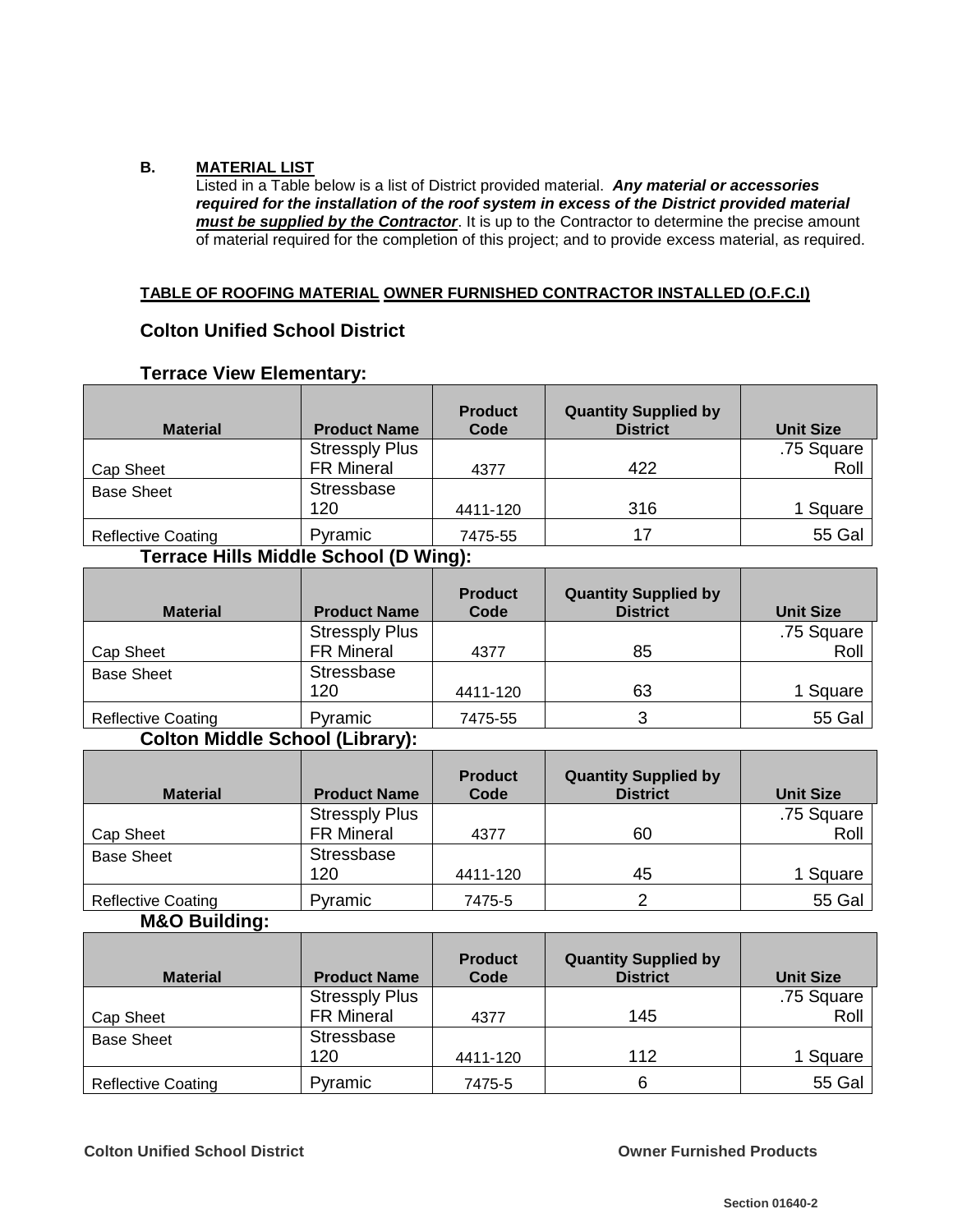# **OWNER FURNISHED PRODUCTS SECTION 01640 Page** 3

#### **Material Product Name Product Code Quantity Supplied by District Unit Size** Cap Sheet Stressply Plus FR Mineral  $\begin{array}{|c|c|c|c|c|} \hline \text{F} & \text{A377} & \text{A4377} \hline \end{array}$ .75 Square Roll Base Sheet Stressbase 120 | 4411-120 | 44 | 1 Square Reflective Coating Pyramic 7475-5 2 55 Gal

# **Gerald Smith Elementary (K Building):**

# **PART 3 - EXECUTION**

### **2.2 OWNER'S RESPONSIBILITIES**

A. **SUBMITTALS:** Arrange for and deliver product data and samples to Contractor.

#### B. **DELIVERY:**

- 1. **General:** Arrange and pay for product delivery to site unless the materials can be locally picked up within 30 miles of the site. Materials that can be sourced within 30 miles will be the responsibility of the contractor to pick up and deliver on site.
- 2. **Bill of Materials:** Deliver supplier's documentation to Contractor.
- 3. **Inspection:** Inspect jointly with Contractor.
- 4. **Claims:** Submit for transportation damage and replacement of otherwise damaged, defective, or missing items.
- C. **GUARANTEES:** Arrange for manufacturer's warranties, bonds, service, inspections, as required.

#### **2.3 CONTRACTOR'S RESPONSIBILITIES**

A. **SUBMITTALS:** Review product data and samples and submit District with notification of any discrepancies or problems anticipated in use of product.

#### B. **DELIVERY:**

- 1. **General:** Designate delivery date for each product in Progress Schedule.
- 2. **Receiving:** Receive and unload products at site. Handle products at site, including uncrating and storage.
- 3. **Inspection:** Promptly inspect products jointly with Owner; record shortages, damaged or defective items.
- 4. **Storage:** Protect products from damage or exposure to elements.